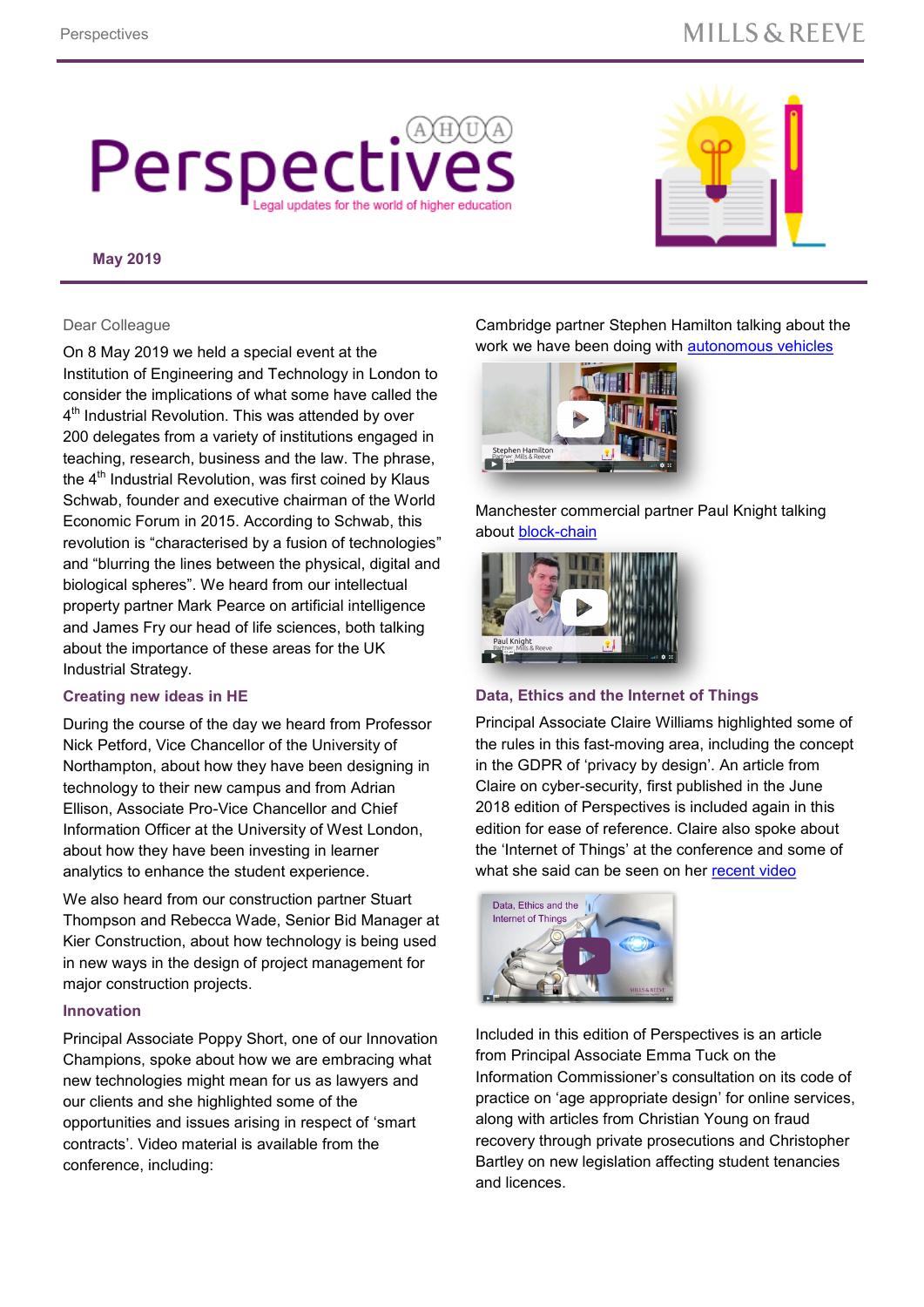**Perspectives** 

#### **The world of work**

Employment partner, Nicola Brown, challenged delegates at the conference to think about what the  $4<sup>th</sup>$  Industrial Revolution might mean for the world of work and we asked delegates a number of questions to gauge their views. We asked delegates to vote on whether they thought that the  $4^{\text{th}}$  Industrial Revolution is a good thing, not a good thing or a question of design. This is what they voted:

- a good thing 32%
- not a good thing 6%
- it is a question of design 62%

We also asked delegates what was their greatest concern for the  $4<sup>th</sup>$  Industrial Revolution. This is what they voted:

- its impact on work 3%
- its impact on privacy 24%
- its impact on equality 21%
- its impact on well-being and the 44%
- another concern 6%
- no concerns 3%

Of the other concerns identified by delegates, they highlighted: regulation vs ambition; data protection legislation and compliance; AI and replacing machines to do the job of people and the transition from legacy systems to new.

I spoke about the proposed new statutory duty of care contained in the Government's recent White Paper on 'online harms' which was covered in the April edition of Perspectives. The Government's consultation on the White Paper closes on 1 July 2019.

We have taken the challenge of the  $4<sup>th</sup>$  Industrial Revolution to heart within Mills & Reeve too. Here is a [video with a spotlight on innovation](https://vimeo.com/333961024/b2f6b343e3) at Mills & Reeve.

Watch this space as the  $4<sup>th</sup>$  Industrial Revolution continues to unfold…



## **In this issue...**

**"Age-appropriate" design for online services : ICO consults on draft code of practice**

Page 3

**Cyber Security: Top 10 cyber issues for universities**

Page 4

**Making Fraud Pay: Private Prosecutions**

Page 5

**Student tenancies and licences: significant legislation** 

Page 6



**Gary Attle Partner** +44 (0)1223 222394 gary.attle@mills-reeve.com

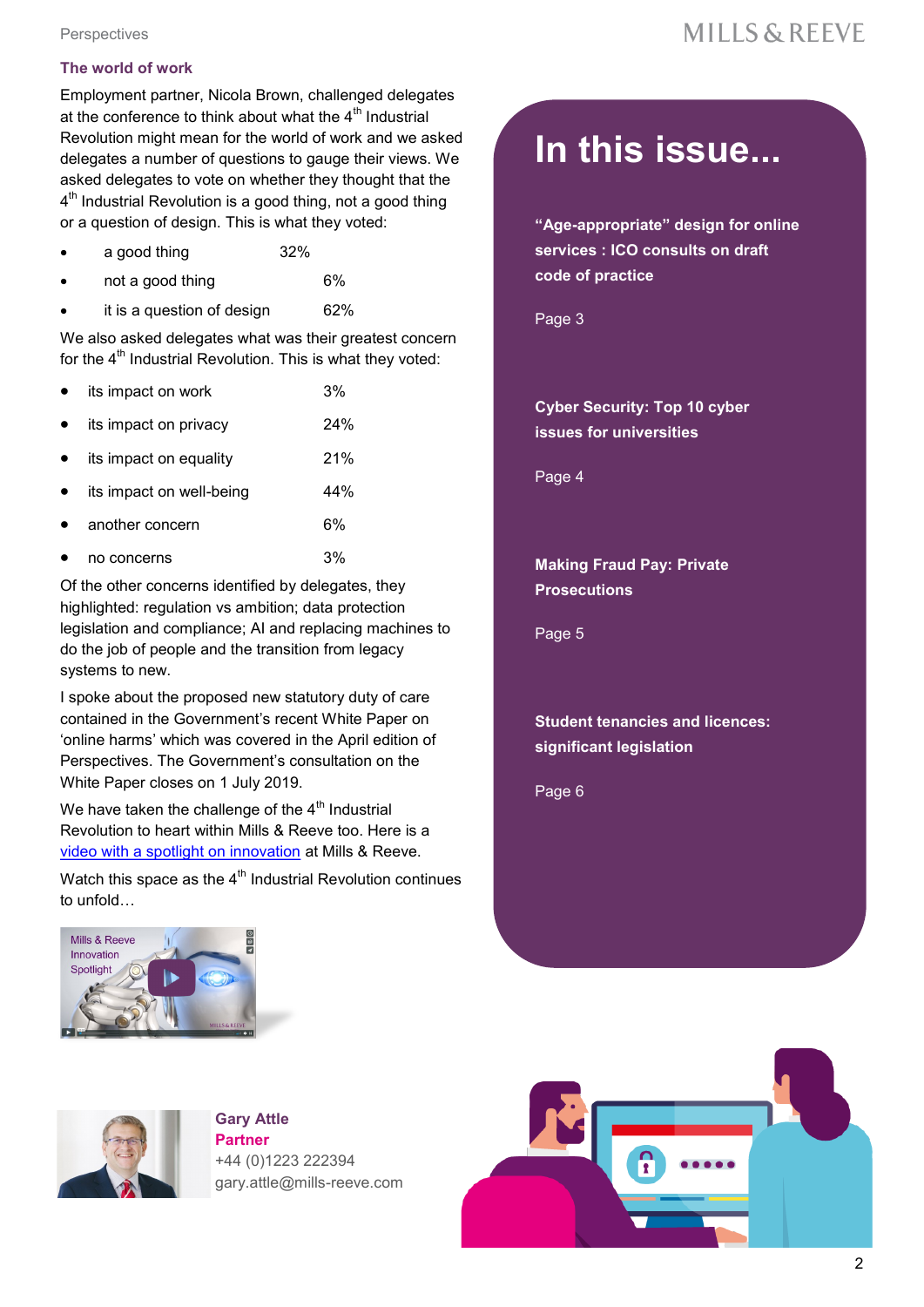### **"Age-appropriate" design for online services: ICO consults on draft code of practice**



Fresh on the heels of the publication by the Government of its "[Online Harms White Paper"](https://www.gov.uk/government/consultations/online-harms-white-paper) proposing a new regulatory framework for the digital economy to improve safety online, the Information Commissioner's Office ("ICO") has published a [draft code of practice](https://ico.org.uk/about-the-ico/ico-and-stakeholder-consultations/age-appropriate-design-a-code-of-practice-for-online-services/) for online services likely to be accessed by children under 18, tying in with two of the ICO's own published key strategic objectives: "to be proactive in identifying and mitigating new or emerging risks arising from technological and societal change" and the use of children's data.

The draft code provides practical guidance on "…how to design data protection safeguards into online services to ensure they are appropriate for use by, and meet the development needs of, children", focussing on the following 16 standards of age-appropriate design for information society services likely to be accessed by children:

- 1. The best interests of the child should be a primary consideration when you develop and design online services likely to be accessed by a child.
- 2. Age-appropriate application: consider the age ranges of your audience and the needs of children of different ages.
- 3. Transparency: privacy information must be clear and suited to the age of the child.
- 4. Detrimental use of data: do not use children's personal data in ways that have been shown to be detrimental to their wellbeing / go against industry codes of practice etc.
- 5. Uphold your own published terms, policies and community standards.
- 6. Settings must be "high privacy " by default.
- 7. Data minimisation: collect and retain the minimum amount of personal data necessary to deliver the elements of your service in which a child is actively and knowingly engaged.
- 8. Data sharing: do not disclose children's data unless you can demonstrate a compelling reason to do so, taking into account the best interests of the child.
- 9. Switch geolocations off by default.
- 10. If you provide parental controls, give the child age appropriate information about this.
- 11. Switch options which use profiling off by default
- 12. Do not use "nudge techniques" (ie design features which lead or encourage users to follow a particular path, eg more prominent "accept" than "decline" buttons) ) to lead or encourage children to provide unnecessary personal data, turn off privacy protections of extend their use.
- 13. If you provide connected toys (ie toys / devices that are connected to the internet), ensure you include effective tools to enable compliance with the Code.
- 14. Provide prominent and accessible tools to help children exercise their data protection rights and report concerns.
- 15. Undertake a data protection impact assessment ("DPIA") to assess and mitigate risks to children likely to access your service.
- 16. Governance and accountability: ensure you have policies and procedures in place to demonstrate how you comply with data protection obligations.

"Information society service" is defined in the Data Protection Act 2018 as being "any service normally provided for remuneration, at a distance, by electronic means and at the individual request of a recipient of services". In practice, most online services (eg apps, programs, many websites) will be ISS as remuneration needs not to come directly from the end user (so free services which involve advertising will still be ISS, as long as the services involve "economic activity" generally).

Importantly, the draft code works on the assumption that if you believe only adults are likely to use your service (ie the code does not apply) you still need to be able to demonstrate that is the case (eg market research etc). The scope of the code is therefore much wider than services marketed specifically for children.

The consultation on the draft code, which as and when finalised, will have statutory legal status (ie failure to comply may result in regulatory action and the code can be used in evidence in court proceedings) remains open until 31 May 2019, with the finalised code expected to come into effect before the end of the year after being laid before Parliament.

**[Emma Tuck, principal associate](https://www.mills-reeve.com/people/emma-tuck)**

 **Emma.tuck@mills-reeve.com**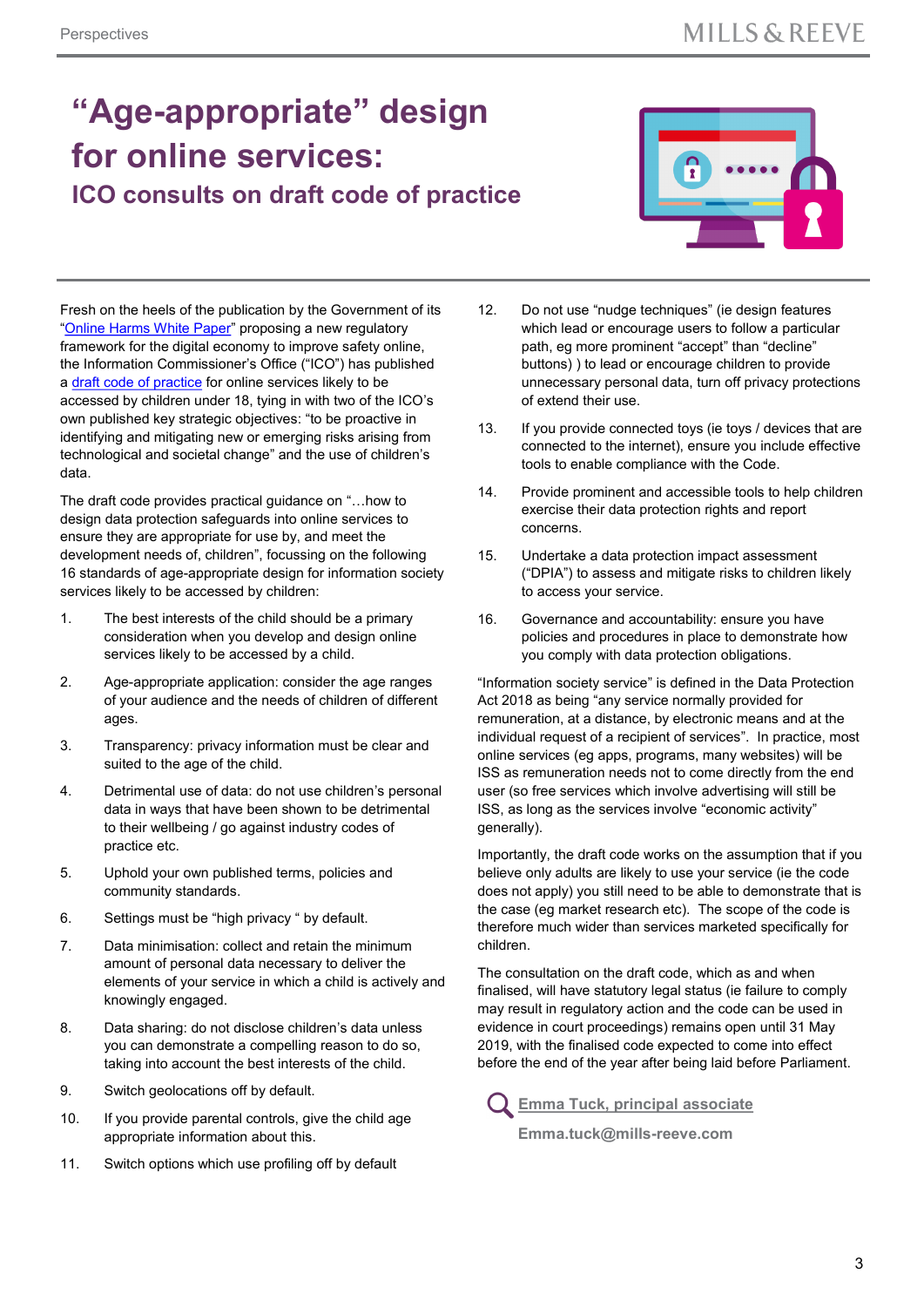### **Cyber Security: Top 10 cyber issues for universities**



Universities collate, process, and store a wealth of data. New research discoveries, commercially-valuable intellectual property, and the personal financial, health and other data of students, staff and others, are all contained within university servers. Implementing cyber defences and promoting an appropriate security-focused culture is vital for continued innovation, as well as crucial to protect your brand.

#### **Five key operational considerations**

**Governance**: Governing bodies, Vice Chancellors and other senior management functions are expected to drive the implementation of a cyber- and data protection culture, and be accountable in the event of a breach. Universities need to ensure they have implemented practical and enforceable security policies.

**Marketing**: In a competitive market, attracting the right students, investors and donors is essential. Changes in legislation mean that previous practices such as wholesale purchasing of contact lists without significant due diligence are no longer viable. Universities need to review and identify new, sustainable methods.

**Data transfers**: Cloud computing has numerous benefits, but in order to remain compliant with current data protection law it is vital that universities find out precisely where the servers they are uploading data to are located and what protections are in place. If they are overseas, you should have taken steps to ensure that the data remains secure and complies with GDPR requirements. Also, if data is processed on your behalf, does the contract specify the security measures required, and are you able to check they are in fact used?

**Data processor contracts**: Universities should continue to undertake appropriate due diligence checks on data processors before engaging them to process data on the University's behalf. They should also ensure that their contracts with data processors meet GDPR requirements, including obligations on the processor to take appropriate measures to ensure the security of its operations and systems.

**Data management:** Universities hold vast quantities of data, in both electronic and hard copy format, which they rarely access or use. Under the current law, personal data should not be held longer than is necessary to fulfil the purpose for which it was collected, and data minimisation is a central premise of the GDPR. At the same time, requests by data subjects for copies of the personal information that is held about them are on the rise. If you have not already done so, now is an ideal time to ask whether your organisation should continue to store these materials.

#### **Five key cyber threats**

**Insider threats**: It remains the case that most cyber security and privacy breaches are caused by malicious or accidental employee actions. Robust policies setting out protective measures, a sound understanding of data flows into and out of your organisation, and a well-designed and tested data incident response plan, will go a long way to preventing breaches or at least minimising their impact. Appropriate, interactive and targeted employee training is a necessary investment.

**Bring your own device (BYOD)/mobile working**: Students and staff use a vast array of laptops, tablets and mobile devices. The connection of so many personal items to your system brings with it the risk of malicious applications, targeted attacks which exploit known software vulnerabilities, and the theft of devices with open connections to a university's networks. You should have a clear, published approach setting out the measures that you expect to be taken to alleviate the dangers, such as software patching, password use and encryption.

**The Internet of Things**: Modern printers, photocopiers, televisions, thermostats, locks and even desk toys may be 'smart', transferring data to each other and their manufacturers. Software vulnerabilities and failure to change factory-set passwords can allow third parties to access and control devices, whether as part of a targeted attempt to access your servers, or in order to co-opt your devices for use in cyber attacks. Organisations should be alive to the dangers and take appropriate counter measures.

**Outsider infiltration**: Complex and data-heavy organisations like universities are a target for cyber criminals, who seek access via phishing scams, theft of user credentials or even physically accessing your premises to obtain papers or install malicious software. A robust understanding of potential entry routes will let you formulate appropriate policies and deploy defensive technological measures. The use of layered security measures and increased defences for particularly sensitive or valuable data will be expected by students, investors and regulators alike.

**Impersonation and spoof emails**: Hoax websites and spoofed emails, created to mislead readers pose dangers for universities. Cyber criminals use these tools to divert funds (such as by providing students with false account details into which fees should be paid), or to damage an organisation's reputation. Basic defences include purchasing domain names similar to your own and applying email validation systems such as DMARC.

**[Claire Williams, principal associate](https://www.mills-reeve.com/people/claire-williams)**

 **claire.williams@mills-reeve.com**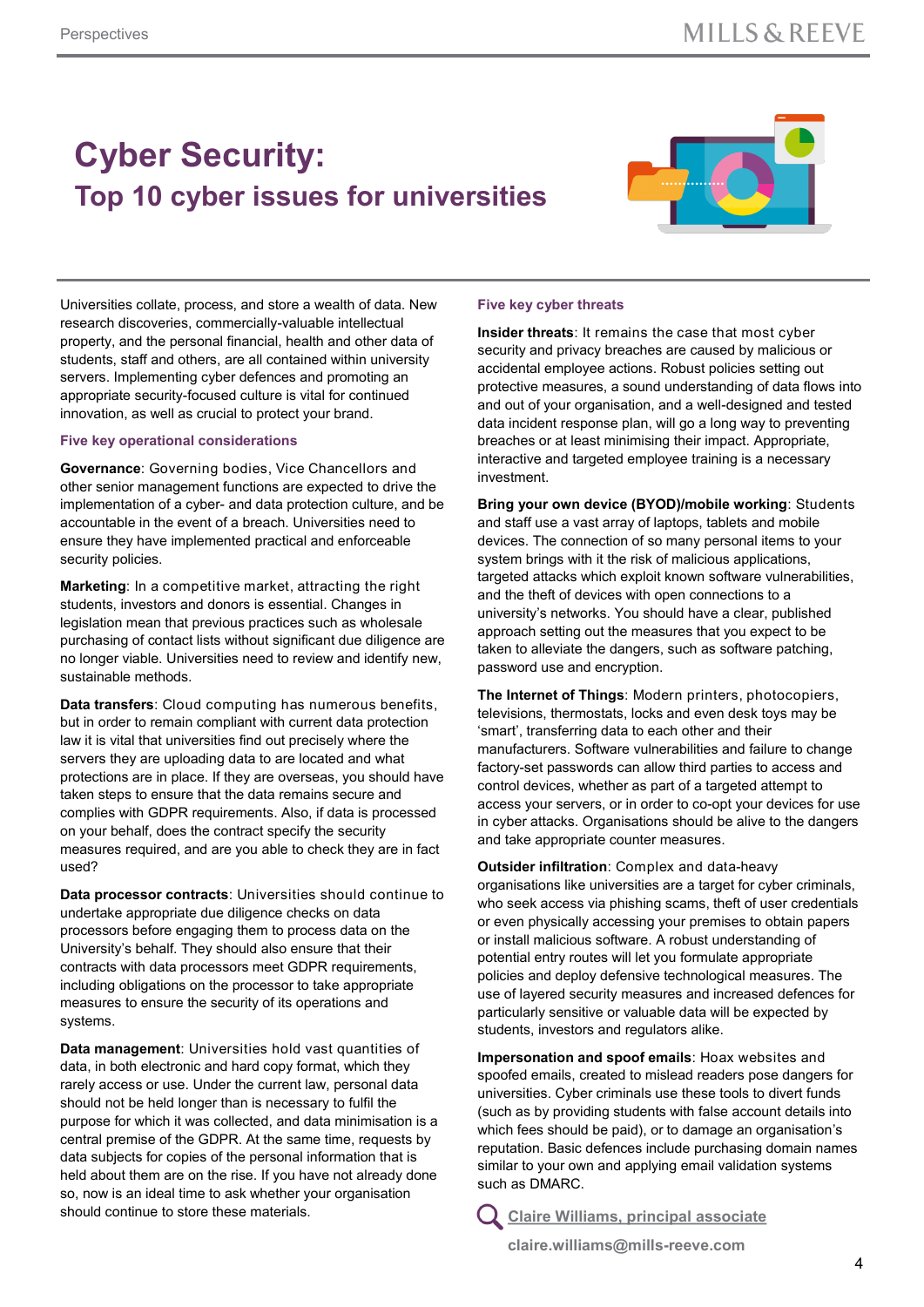## **Making Fraud Pay: Private Prosecutions**



The PwC Report on Economic Crime 2018 indicated that 50% of UK Respondents to their survey had experienced economic crime in the past 24 months.

Of those who lost money 24% lost more than \$1m.

According to the NHS Counter Fraud Authority:

"fraud costs the NHS £1.29 billion a year - enough money to pay for over 40,000 staff nurses, or to purchase over 5,000 frontline ambulances. This is taxpayers' money that is taken away from patient care and falls into the hands of criminals."

This is, of course, dastardly in the extreme but surely the long arm of the law will be bringing the criminals to book? Not quite.

A 2018 Which? report indicated that 96.3% of all cases passed on to Police by Action Fraud (the UK's national fraud reporting centre) went unsolved. If you find that difficult to believe then consider the written submission to the Home Affairs Select Committee by the City of London Police. It showed that in 2016-17, local police solved 3.1% of fraud cases, while 85% were unsolved, and 12.1% of cases were ongoing.

Not a clear up rate that Hercule Poirot would accept as reasonable. There are, of course, a whole host of reasons behind these figures and one might even dismiss them out of hand on the basis that there are "lies, damned lies and statistics".

#### **What can be done?**

It would be reasonable to suggest that most people who are victims of fraud seek redress. Punishment by imprisonment or other penalty is not something that will replace the missing cash. If a criminal's assets are confiscated those items go to the state, not the victim.

This combined with low rates of detection has seen an increase in private investigation, prosecutions and civil recovery cases. In 2014 the Lord Chief Justice said:

"There is an increase in private prosecutions at a time of retrenchment of state activity in many areas where the state had previously provided sufficient funds to enable state bodies to conduct such prosecutions."

Any individual or company has the right to bring its own prosecution in the criminal courts pursuant to S.6 (1) of the Prosecution of Offenders Act 1985.

Why bother? There are a number of advantages to bringing the case to court yourself.

**Control** – you have the authority to dictate the way the case is shaped and progressed. Importantly you have the power to decide what may be acceptable to you in terms of pleas to charges that have been brought. You

can decide what if any compensation orders are to be sought. You will not have to rely upon an overstretched and under resourced CPS to make those decisions for you.

- **Costs**  unlike in civil proceedings, costs can be claimed from the Crown if you are successful. Even if you lose it is not a foregone conclusion that you will have to pay the defendant's costs, provided you can show that the case was brought with good cause and not in a malicious manner for an ulterior motive.
- **Speed**  criminal cases move through the judicial system at breakneck speed compared to the sometimes glacial pace of civil proceedings.
- **Publicity**  the impact of a successful criminal prosecution is so much greater than a successful civil case for no other reason than the morbid curiosity of the general public. Even if the case is lost the message that is sent out is that you, as an institution, will fight back.
- **Compensation**  this is a priority for you. It is not one that is necessarily shared by the Crown. The proceeds of a compensation order should go to the victim. The proceeds of a confiscation order will be paid to the state. Both can be sought in a private prosecution. In 2016 an Old Bailey Judge ordered that a defendant who had been convicted in a private prosecution pay a confiscation order in the sum of £20M to the State and a compensation sum of £18M to the victim.

A private prosecution is a powerful weapon in the armoury of a victim of fraud. The threat of civil proceedings makes less of an impact. It can facilitate a swift settlement of losses. Even if it does not drag the perpetrator to the table there are a number of tools organisations can use to investigate and uncover assets from which a settlement can be forced.

In many cases private investigators, forensic accountants and other experts (IT and software experts for example) can paint a telling picture of a fraudster's finances, often dispelling the lie that has been peddled that they are penniless.

In many cases it has been shown that the criminal who pleads poverty has properties abroad held by family members or holds other assets across the world.

Rather than discount the thought of action to recover a loss or accept a decision by the CPS not to proceed it may well be worthwhile considering action individually. As Lord Wilberforce said a private prosecution is "a valuable constitutional safeguard against inertia or partiality on the part of authority."

**[Christian Young, principal associate](https://www.mills-reeve.com/people/christian-young)**

 **christian.young@mills-reeve.com**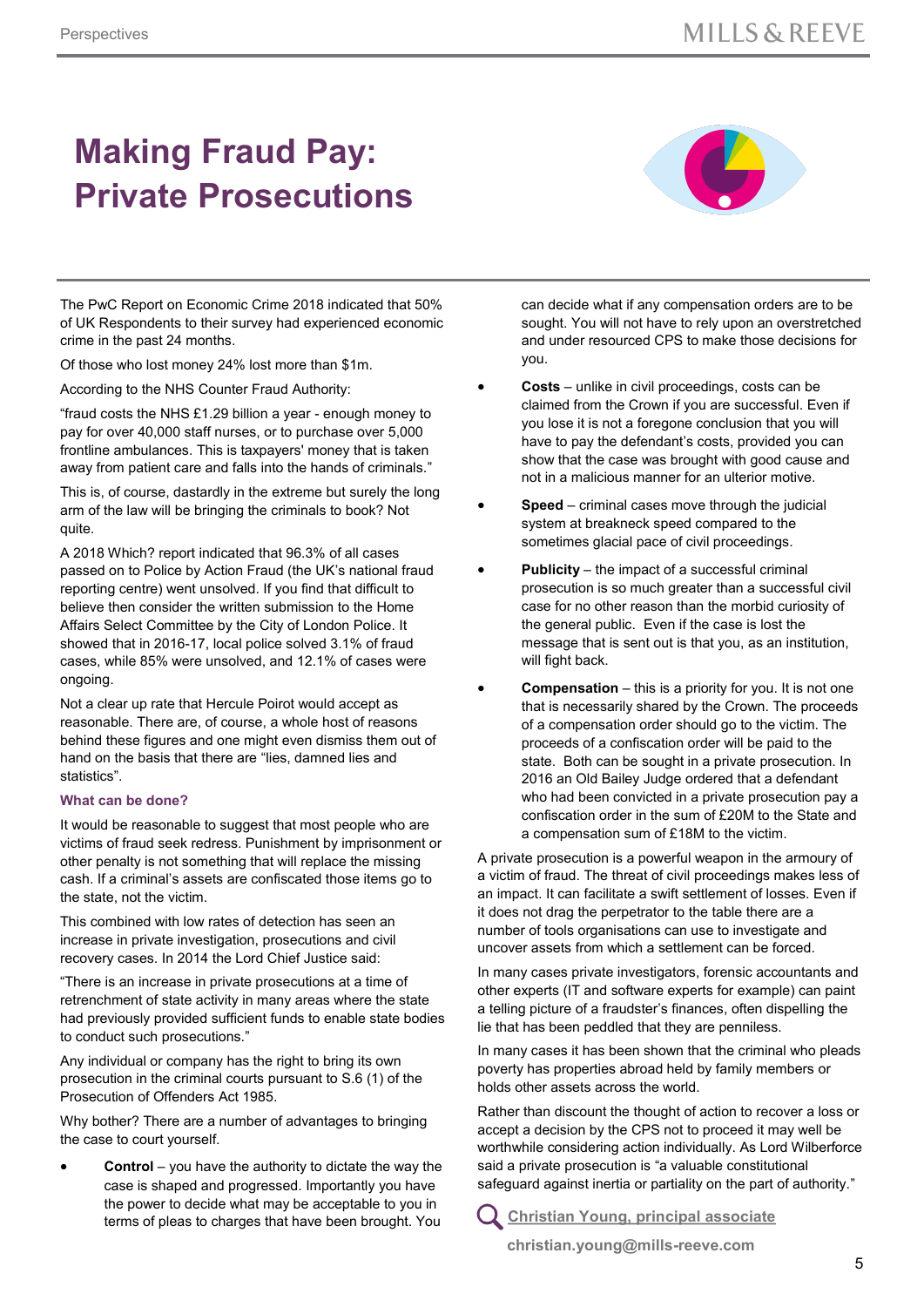### **Student tenancies and licences: significant legislation**



There have been a number of recent legislative changes to the rules surrounding tenancies and licences in England. Considered below are the key changes in relation to student accommodation and exactly what this will mean for Universities.

#### **Tenant Fees Act 2019**

- This will apply to all new lettings from 1 June 2019 and will apply to existing lettings from 1 June 2020.
- It expressly applies to all student tenancies granted by Universities and to licences to occupy housing where the premises are occupied as a "dwelling". The term "dwelling" does not have a fixed definition in law, leading to some uncertainty about whether it will apply to all types of student accommodation. Caution is recommended, however, in light of the penalties for non-compliance.
- The Act will prohibit landlords or their letting agents from requesting any payments from their tenants unless the payments are permitted under the Act.
- Rent is a permitted payment under the Act, however if the rent charged in a particular rental period is more than the amount charged in a later period, the additional amount will not be permitted, unless the rent being sought is proportionate to the length of the period. This will need to be kept in mind when charging varying amounts of rents to students for different semesters.
- Other permitted payments include: deposits (limited to certain amounts); payments in the event of default (only for losing keys/security devices or for failure to pay rent where the agreement specifically states the landlord can charge in these circumstances); payments on variation, assignment or novation of a tenancy (up to a maximum of £50 or, if higher, the actual reasonable costs to the landlord); payments on termination of a tenancy; and payments for council tax, utilities, television licences and communication services.
- Breaching the Act has serious consequences. A first breach can lead to a civil penalty of up to £5,000. A second breach is a criminal offence and can lead to an unlimited fine (or a civil penalty of up to £30,000 if the local authority decides not to prosecute the criminal offence).

 Mills & Reeve has produced a detailed guide to the Tenant Fees Act 2019 tailored for University clients and is happy to advise on whether a University's precedent accommodation agreement contains any payments that will be prohibited under the Act.

#### **Homes (Fitness for Habitation) Act 2018**

- This will apply to all new leases (of less than 7 years) from 20 March 2019. The lease must be of a dwelling let wholly or mainly for human habitation. This does not include licences, and so will not cover certain types of student accommodation.
- The Act introduces an implied covenant by the landlord that the dwelling is fit for human habitation at the time of the grant of the lease (or at the beginning of the term) and will remain fit during the term.
- Landlords will have an implied covenant to be able to enter the dwelling at reasonable times of the day to inspect the condition of the property upon giving 24 hours' written notice to the occupier.
- However the landlord will not be required to remedy unfitness when:
	- $\Diamond$  the problem is caused by the tenant's behaviour or their possessions;
	- $\diamond$  the problem is caused by events like fires, storms or floods, which are completely beyond the landlord's control;
	- $\Diamond$  the landlord is unable to get required permissions, after making reasonable efforts; and
	- $\Diamond$  the tenant is not an individual, eg. Educational institutions.

If a landlord fails to comply with the Act, tenants can take court action, which may result in the landlord being ordered to pay compensation or carry out the works necessary to improve the property.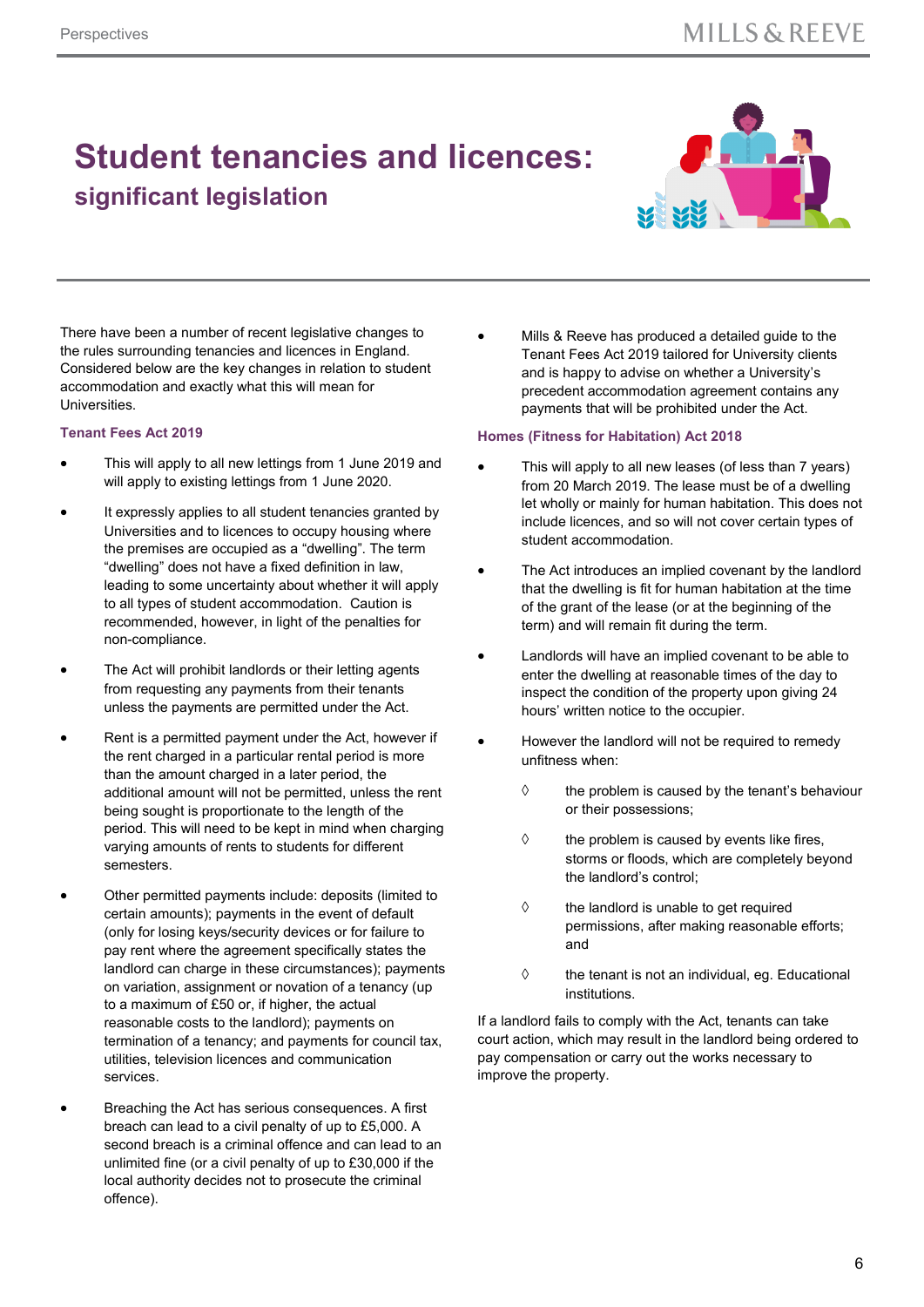### **MILLS & REEVE**

#### **Deregulation Act 2015**

- Please note, this Act only affects Assured Shorthold Tenancies ("ASTs"). This is only relevant to those Universities which provide tenancies of accommodation through a management company and the management company is the landlord.
- The Act applies in full to ASTs created on or after 1 October 2015 and in part to those created prior to that date.
- Various obligations are placed on landlords and failure to comply may impact the ability of the landlord to serve a valid section 21 notice. Key obligations placed on landlords include:
	- $\Diamond$  Landlords must supply tenants with a copy of the Department for Communities and Local Government 'How to rent: The checklist for renting in England' booklet at the start of their tenancy.
	- $\Diamond$  Before the grant of an AST the landlord must give the tenant a copy of the energy performance certificate and most recent gas safety report.
	- $\Diamond$  Deposits must be paid into a tenancy deposit scheme and landlord's must comply with the initial requirements of the scheme and provide the prescribed information.

The Act includes other requirements and we would be happy to provide further guidance.

**[Christopher Bartley, principal associate](https://www.mills-reeve.com/people/christopher-bartley)**

 **christopher.bartley@mills-reeve.com**